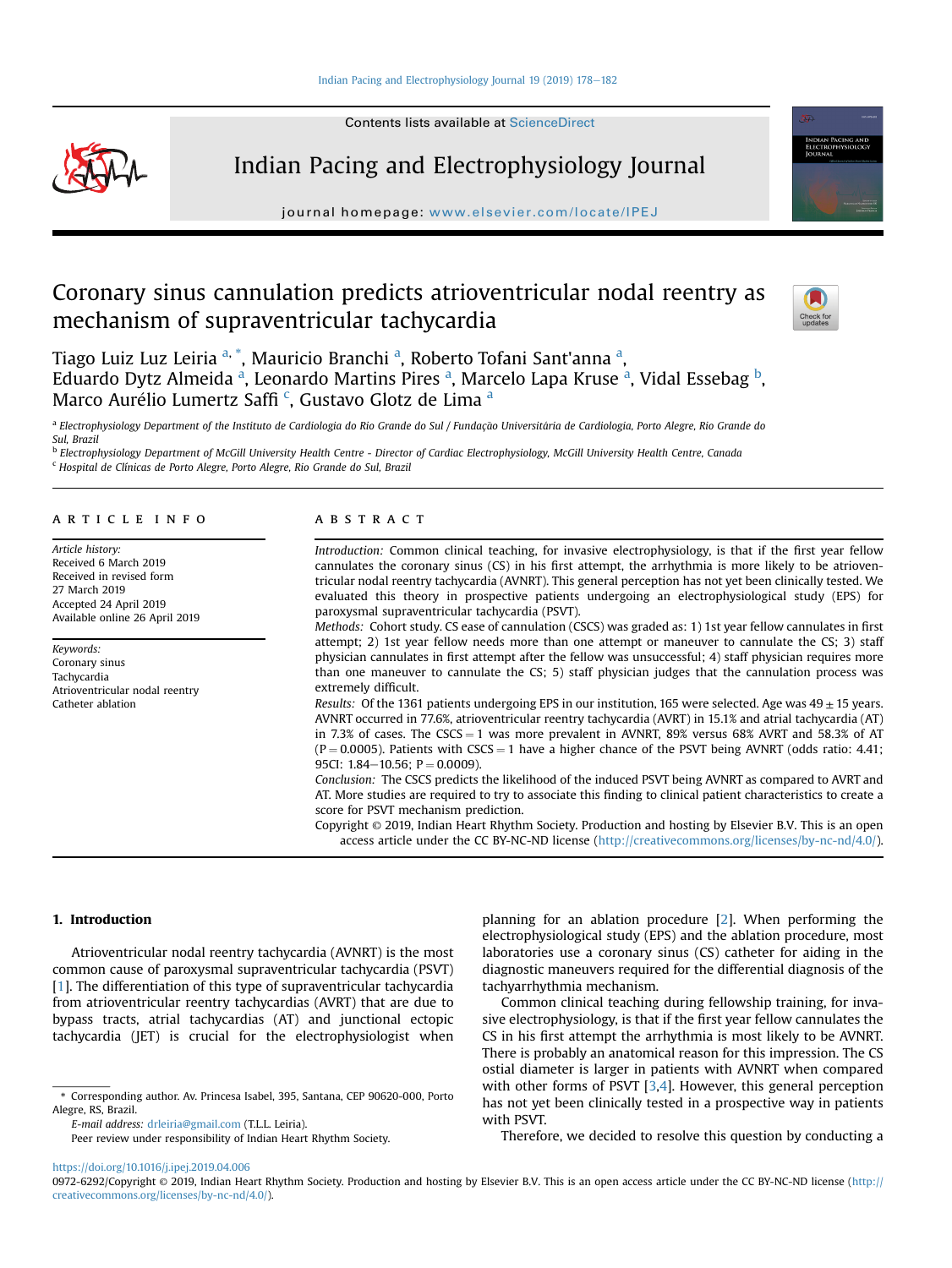prospective study to evaluate the ease of CS cannulation in patients undergoing to an EPS for the investigation and treatment of PSVT.

# 2. Methods

This is a prospective study of consecutive patients that were referred for an EPS, from March 2016 until September 2017, in our Institution, the Instituto de Cardiologia  $-$  Porto Alegre, Brazil, an academic cardiology center, for the investigation of PSVT.

### 2.1. Inclusion criteria

Patients referred for an EPS to investigate PSVT, with a previous ECG recording of PSVT or a medical history of emergency room visit due to palpitations were included in the study. All patients or their legal representatives agreed to participate in the study by providing informed consent.

## 2.2. Exclusion criteria

We excluded patients referred for EPS because of the presence of ventricular pre-excitation, atrial flutter, atrial fibrillation, ventricular tachycardia, bradycardia or syncope investigation, ventricular ectopic focus and Brugada syndrome. Also, patients investigating palpitations without a previous record or hospital visit due to these symptoms were excluded.

### 2.3. Paroxysmal supraventricular tachycardia definition

PSVT was defined according to the current guidelines as a clinical syndrome characterized by the presence of a regular and rapid tachycardia of abrupt onset and termination. These features are characteristic of AVNRT or AVRT, and, less frequently, AT [\[5\]](#page-3-0).

AVNRT, AVRT and AT were diagnosed during the EPS according to the established criteria during detailed atrial and ventricular mapping and pacing manoeuvers [\[2](#page-3-0)].

## 2.4. EPS protocol

All patients were brought to the electrophysiology laboratory in a fasting state and received conscious sedation administered by an anesthesiologist using intravenous propofol  $(100-150 \text{ mcg/kg})$ min), midazolam  $(0.02-0.04 \text{ mg/kg})$  and fentanyl  $(0.5-2 \text{ \mu g/kg})$ . Femoral access was acquired with three venous sheets in the femoral vein and an additional sheet was introduced into the femoral artery for the ablation of left side pathways. For the diagnostic part of the study a quadripolar Supreme™ (St. Jude, NJ, USA) catheter was placed in the region of the His bundle electrogram and an additional one was placed in the right ventricle apex. The CS was always cannulated, using a large or medium curve decapolar deflectable 6 french Inquiry™ (St. Jude, NJ, USA) catheter, for pacing and mapping. All signals were recorded using the EP-WorkMate™ (St. Jude, NJ, USA) a fully computerized system for capturing and measuring electrophysiological data.

#### 2.5. CS cannulation and ease of cannulation score

All CS were cannulated through femoral vein approach and using the same catheter (Inquiry™ St. Jude, NJ, USA), technique and EPS lab. As described elsewhere  $[6]$ , first the tip of the catheter is placed into RV using right anterior oblique view (RAO) and flexed downward toward the RV inferior wall. Afterwards, the catheter is withdrawn until the inferoseptal portion of the tricuspid annulus. In the left anterior oblique view (LAO), the catheter is slowly withdrawn with clockwise rotation until the tip drops into the CS

ostium. Finally, the catheter can be advanced while the curve is released until it reaches the final position.

All first attempts were made by the same operator, which was a first year fellow that started his training 3 months before we started including patients for this study until the end of patient inclusion. All staff members are experienced electrophysiologists that perform at least 600 Em/year. We did not perform any attempt for cannulating the CS via the superior vena cava (subclavian, axillary or jugular access).

The CS ease of cannulation was graded as follows: 1) 1st year fellow cannulates in his first attempt; 2) 1st year fellow needs more than one attempt or maneuver to cannulate the CS; 3) staff physician cannulates in his first attempt after the fellow was unsuccessful; 4) staff physician needs more than one maneuver to cannulate the CS; 5) staff physician judges that the cannulation process was extremely difficult. This score was developed based on the clinical experience and intuitive feel of our institution's electrophysiology team.

## 2.6. Statistical analysis

Statistical analyses were performed using MedCalc for Windows, version 8.2 (MedCalc Software, Ostend, Belgium). Continuous variables were expressed as mean  $\pm$  standard deviation and compared by Student's t-test for independent samples. Categorical variables were expressed as percentages and compared using the  $\chi$ 2 test. Bonferroni method was used to calculate the multiple comparisons of proportions. A  $P < 0.05$  was considered statistically significant.

# 2.7. Ethics

The study was conducted in accordance with the Declaration of Helsinki, and the research protocol was approved by the Ethics and Research Committee of our Institution.

#### 3. Results

During the study period we performed 1361 procedures, of these, 165 were due to PSVT.

#### 3.1. Baseline characteristics

[Table 1](#page-2-0) summarizes clinical characteristics of included patients. Mean age was  $49 \pm 15$  years, 66% were female. There was a significant age difference between groups  $(52 \pm 14)$  years for AVNRT vs.  $36 \pm 16$  years for AVRT vs.  $53 \pm 20$  years for AT, P < 0.01). We were not able to find any difference in the prevalence of hypertension, diabetes or ischemic heart disease. Patients had a previous documented episode of supraventricular tachycardia in 69.4% of the cases, in the remaining the EPS was indicated based on characteristic symptoms.

# 3.2. Electrophysiological study

The tachycardia diagnoses, mean tachycardia cycle lengths, mean RP intervals on the ECG are summarized in [Table 2](#page-2-0). ANVRT was diagnosed in 77.5% of our cases, AVRT in 15.2% and AT in 7.3% respectively. There were no cases in our series with multiple mechanisms for the PSVT (eg., both AVNRT and AVRT).

There were no differences in tachycardia cycle lengths across subgroups. Mean RP interval was 84 ms in those with AVNRT versus 128 ms in AVRT and 160 ms in AT (P < 0.05 for AVNRT vs. AVRT and AT).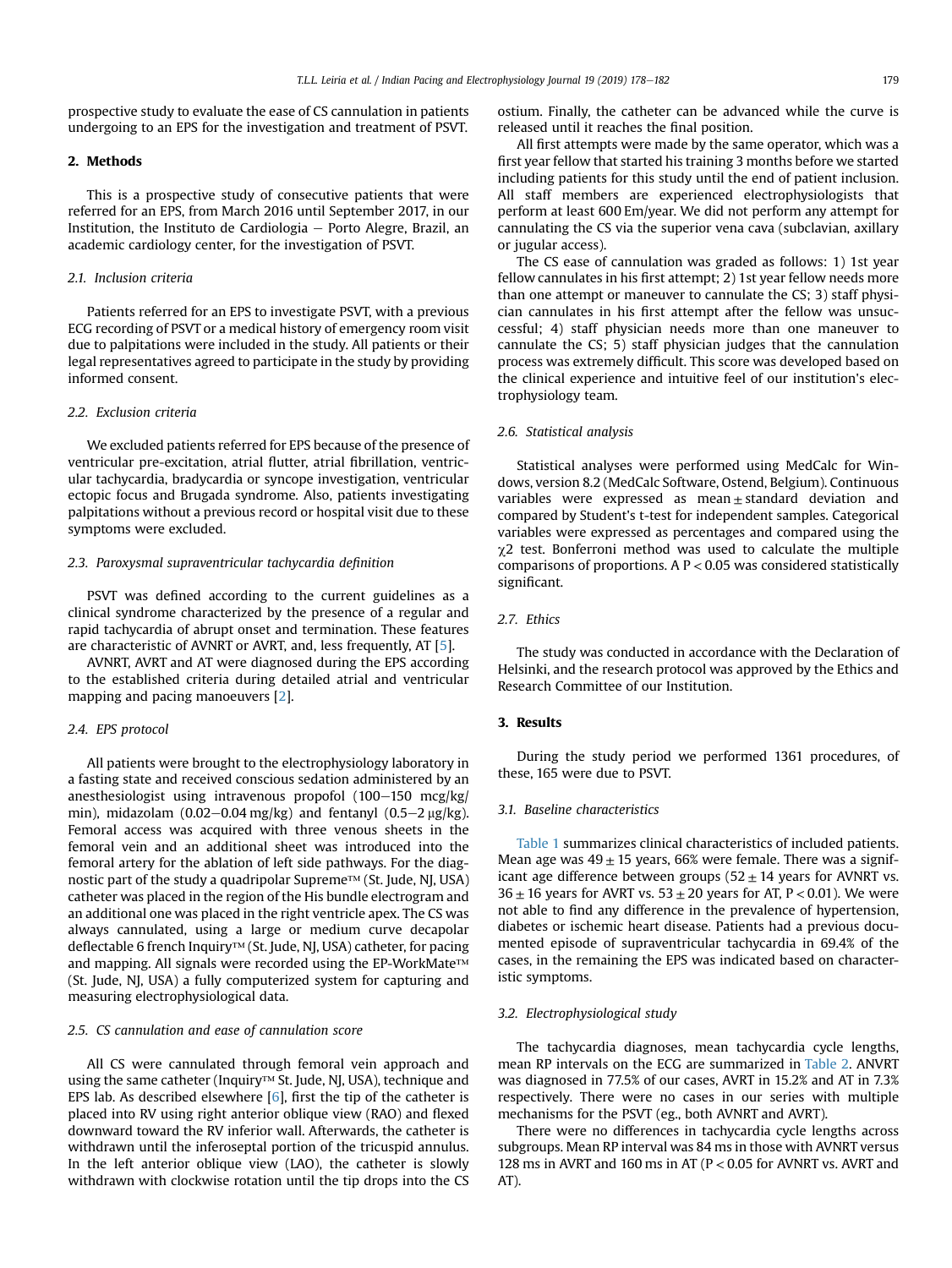#### <span id="page-2-0"></span>Table 1

Patient characteristics stratified by paroxysmal supraventricular tachycardia type.

| Characteristics         | AVNRT $(n = 128)$ | AVRT $(n=25)$  | AT $(n = 12)$  | P value |
|-------------------------|-------------------|----------------|----------------|---------|
| Age, years              | $52 \pm 14$       | $36 \pm 16$    | $53 \pm 20$    | < 0.01  |
| Age 1st symptoms        | $45 \pm 15$       | $28 \pm 16$    | $49 \pm 20$    | < 0.01  |
| Body mass index         | $28.3 \pm 5.7$    | $26.4 \pm 6.4$ | $24.8 \pm 3.4$ | 0.08    |
| Female gender           | 67%               | 52%            | 75%            | 0.76    |
| Hypertension            | 35.9%             | 16%            | 33.3%          | 0.26    |
| <b>Diabetes</b>         | 8.6%              | 4%             | 0%             | 0.19    |
| Ischemic heart disease  | 3.1%              | 0%             | 0%             | 0.31    |
| Drugs                   |                   |                |                |         |
| Amiodarone              | 3.1%              | 8%             | 16.7%          | 0.08    |
| Betablocker             | 35.4%             | 32%            | 25%            | 0.74    |
| Calcium channel blocker | 3.1%              | 0%             | 0%             | 1.19    |

Data are mean ± SD or number (%) of patients. AVNRT: atrioventricular nodal reentry tachycardia, AVRT: atrioventricular reentry tachycardia, AT: atrial tachycardia.

#### Table 2

Electrophysiological study findings: tachycardia diagnoses, mean tachycardia cycle lengths, mean RP intervals on the ECG.

| Tachycardia characteristics          | AVNRT $(n = 128)$        | AVRT $(n=25)$ | AT $(n = 12)$ | P value |
|--------------------------------------|--------------------------|---------------|---------------|---------|
| $TCL$ (ms)                           | $236 \pm 173$            | $212 \pm 168$ | $283 \pm 183$ | 0.09    |
| RP interval during tachycardia in ms | $84 \pm 29$ <sup>*</sup> | $128 \pm 34$  | $160 \pm 73$  | < 0.05  |

\* P < 0.05 for the comparison of AVNRT vs. AT and AVRT. Tests are adjusted for all pairwise comparisons using the Bonferroni correction. AVNRT: atrioventricular nodal reentry tachycardia, AVRT: atrioventricular reentry tachycardia, AT: atrial tachycardia, ms: millisecond.

# 3.3. CS ease of cannulation score and probability of AVNRT

A CS cannulation score of 1 was present in a higher proportion of AVNRT cases, 89% vs. 68% AVRT and 58.3% of AT ( $P = 0.0005$ ; Bonferroni P < 0.05 for AVNRT vs. AVRT  $+$  AT). There was no difference in the other score grades with relation to the supraventricular tachycardia (SVT) type (Fig. 1). Patients with CS cannulation score of 1, compared to higher values, had a higher chance of the induced SVT being an AVNRT (odds ratio 4.41; 95CI: 1.84-10.56;  $P = 0.0009$ ). We performed a logistic regression analysis using age as possible confounder. Our findings showed that age was a predictor of the etiology of the PSVT. The chance of having AVNRT as the cause of the PSVT increases by  $4.8\%$  (IC95%:  $2.1\% - 7.5\%$ ) for each year of age ( $P < 0.001$ ).

#### 4. Discussion

Understanding the CS anatomy is important for the electrophysiologist. The morphology of this vessel can quite variable [\[7,8](#page-3-0)]. These variations include different vessel lengths, branches, morphologies and the presence of several forms of Thebesian valves that sometimes can even occlude the CS ostium [\[9\]](#page-3-0). The nuances of these structures may correlate with different arrhythmia mechanisms. Our study corroborates the clinical perception that in those patients referred for an EPS due to PSVT, the ease of CS cannulation reflects a higher odds ratio of AVRNT as a final diagnosis.

The larger CS ostia in patients with AVNRT may produce pathophysiological modifications. A larger CS could create separation of atrial inputs into the AV node or increase anisotropic conduction, predisposing to a different AV nodal physiology. Ong et al. [[10\]](#page-3-0)



Fig. 1. Coronary sinus cannulation difficulty score according to type of supraventricular tachycardia. AVNRT: atrioventricular nodal reentry tachycardia, AVRT: atrioventricular reentry tachycardia, AT: atrial tachycardia.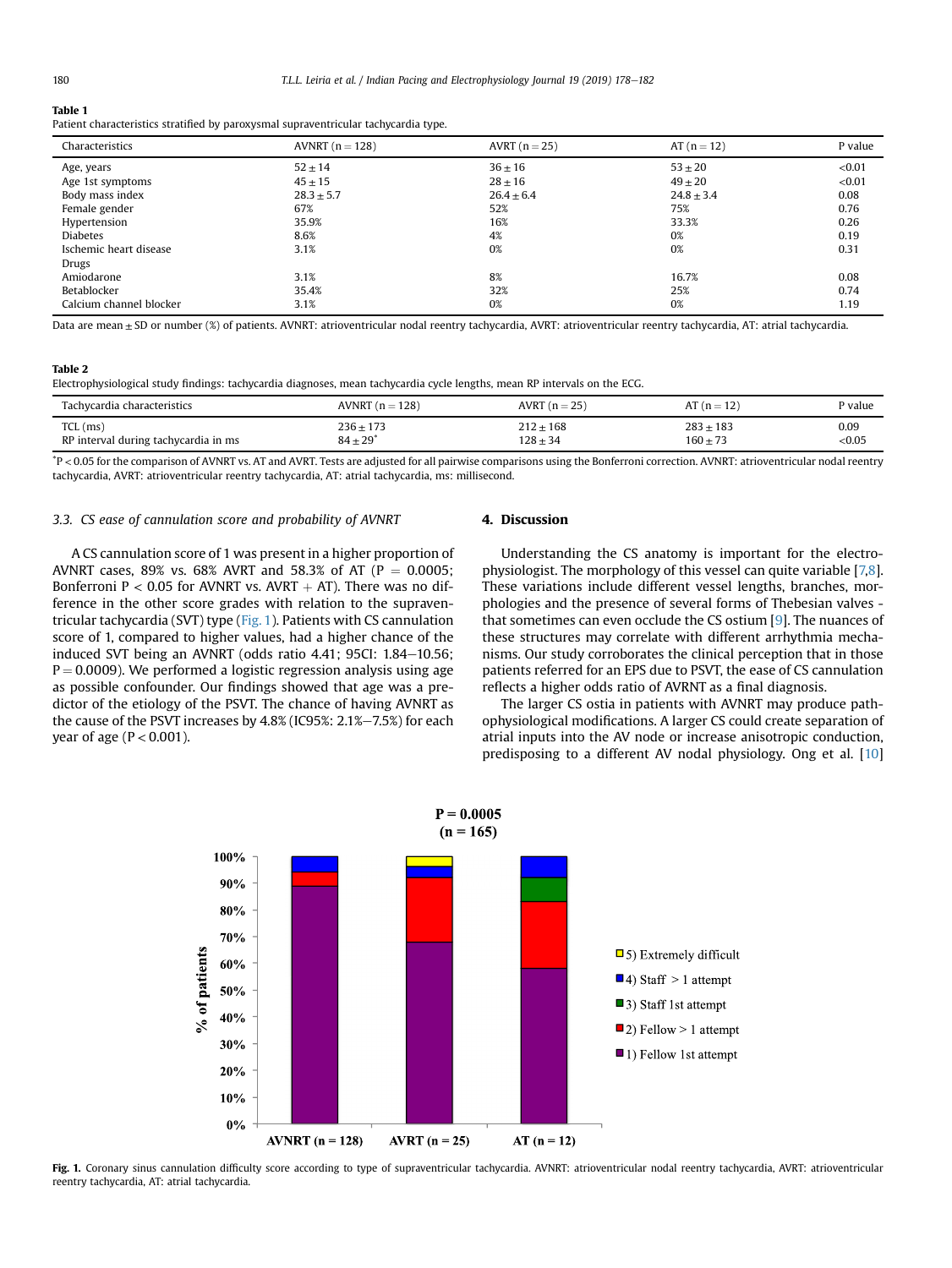<span id="page-3-0"></span>using angiography compared the size and morphology of the CS among patients with different types of SVT. They found that patients with typical AVNRT had bigger CS size and a higher prevalence of windsock morphology than the other groups, which can explain why cannulation was easier in patients with AVNRT than in those with AT or AVRT. Doig et al. [11] also reported similar results. On his paper patients with AVNRT had an ostium that was 44% larger and it remained more dilated to at least 10 mm from its opening when compared to control subjects. Also its morphology resembles a wind sock in AVNRT patients and tubular in the control cases. More recently, Ezhumalai et al. [3] demonstrated with the use of echocardiography instead of angiography that the CS ostia also had a larger diameter in patients with AVNRT when compared with patients with AVRT.

In contrast, Weiss et al.  $[12]$  did not find any significant difference in the width of the CS ostium between patients with AVNRT compared with their control group. Even though they reported several anatomical variations in their patient population, including a CS ostium greater than 25 mm in 5% of their AVNRT cases. Karagöz A et al. [\[13](#page-4-0)] using multidetector computed tomographic, for the evaluation of the CS anatomy in patients with supraventricular reentrant tachycardia, did not find any difference the diameter or morphology of the CS in patients with AVNRT compared to AVRT. The lack of significant difference in this study may be related to its small sample size (less than 20 patients in each group).

The observation that it is easier to cannulate the CS also may not be fully explained only by its ostium size. Maybe some other anatomical variants, such as those related to the Thebesian valve may explain this finding. However, we have not found in the literature any study that mentions a relation between the characteristics of the Thebesian valve in relation to the different types of tachyarrhythmia.

The clinical implication of our finds reside, in our opinion, in this era of busy EP laboratories and health care resources constrains, there is an urge for optimization in time. Also, if the procedure is performed in an expedite and focused way, we believe that it will be translated into better patient care. If the procedure takes too long, we increase the risk of micro-aspiration due to the conscious sedation, we use more drugs, we increase radiation exposure, we increase the risks related to the femoral access complications such as DVT and bruises and, finally, we may increase costs. At the same time, we always try to gather as much information as we can regard each case. In the patient medical history, we always check for the presence of neck pounding, shirt bouncing and mode of initiation and termination of the symptoms. During the EP study the presence of dual nodal physiology, mode of induction of the PSVT, the form of retrograde conduction, all this information makes one mechanism of PSVT more probable than the other. So, we think that the CS cannulation difficulty is another information to be utilized into the electrophysiologist armamentarium for guiding a concise and time efficient procedure.

Our study has the following limitations: 1) All CS were cannulated using a femoral approach. It may be easier to cannulate the CS using the right internal or left subclavian vein because the CS valve is oriented anterosuperiorly. In cases where this valve is prominent, the femoral access may be inadequate. We used a deflectable catheter in all cases to overcome this limitation; 2) All cases included in the study were performed by the same fellow. His ability may not be representative of the overall ability of EP fellows and it is expected that his skills improved during this study. Furthermore, our score considers the EP staff experience of a high volume center, which might not be representative of all EP labs; 3) Our Institution is a public hospital and no additional budget was spent. We did not perform any additional image modality to assess the CS morphology and CS ostium size due to this restriction. Also, an imaging study of the CS anatomy would expose the patients to further radiation and possibly to ionic contrast agents.

#### 5. Conclusion

In our study we were able to demonstrate that when CS is easily cannulated without the need for any additional maneuver by the fellow in electrophysiology, there is a greater probability that the arrhythmia is AVNRT. The reasons for which this phenomenon occurs are not fully explained. A possible cause may be related to a larger dimension of the CS ostium in this type of arrhythmia. Further studies using new imaging technologies such as the use of 4D echocardiography may help better elucidate the anatomical differences accounting for this finding.

### Informed consent

Informed consent was obtained from all individual participants included in the study.

## Conflicts of interest

The authors declare no conflicts of interest relevant to this manuscript.

#### Funding sources

This research did not receive any specific grant from funding agencies in the public, commercial, or not-for-profit sectors.

#### Declarations of interest

None.

# References

- [1] Orejarena LA, Vidaillet H, Destefano F, et al. Paroxysmal supraventricular tachycardia in the general population. J Am Coll Cardiol  $1998;31(1):150-7$ . [https://doi.org/10.1016/S0735-1097\(97\)00422-1](https://doi.org/10.1016/S0735-1097(97)00422-1).
- [2] [MD MEJ: Supraventricular Tachycardias. In: Josephson's clin. Card. Electro](http://refhub.elsevier.com/S0972-6292(19)30042-7/sref2)physiol. fi[fth ed. Lippincott Williams](http://refhub.elsevier.com/S0972-6292(19)30042-7/sref2) & [Wilkins; 2015. p. 172](http://refhub.elsevier.com/S0972-6292(19)30042-7/sref2)-[280.](http://refhub.elsevier.com/S0972-6292(19)30042-7/sref2)
- [3] Ezhumalai B, Satheesh S, Anantha A, Pakkirisamy G, Balachander J, Selvaraj RJ. Coronary sinus diameter by echocardiography to differentiate atrioventricular nodal reentrant tachycardia from atrioventricular reentrant tachycardia. Cardiol J 2014:21(3):273-8. <https://doi.org/10.5603/CJ.a2013.0088>
- [4] James TN. Structure and function of the sinus node, AV node and His bundle of the human heart: part I-structure. Prog Cardiovasc Dis 2003;45(4):235-67. <https://doi.org/10.1053/pcad.2002.130388>.
- [5] Page RL, Joglar JA, Caldwell MA, Conti JB, Field ME, Hammill SC, et al. ACC/ AHA/HRS guideline for the management of adult patients with supraventricular tachycardia A report of the American college of cardiology/American heart association task force on clinical practice guidelines and the heart rhythm society. Heart Rhythm 2015;13(4):e136-221. [http://doi.org/10.1016/](http://doi.org/10.1016/j.hrthm.2015.09.019) [j.hrthm.2015.09.019.](http://doi.org/10.1016/j.hrthm.2015.09.019)
- [6] [Josephson ME. Clinical cardiac electrophysiology: techniques and in](http://refhub.elsevier.com/S0972-6292(19)30042-7/sref6)[terpretations. fourth ed. Lippincott Williams](http://refhub.elsevier.com/S0972-6292(19)30042-7/sref6) & [Wilkins; 2008](http://refhub.elsevier.com/S0972-6292(19)30042-7/sref6).
- [7] Noheria A, Desimone CV, Lachman N, et al. Anatomy of the coronary sinus and epicardial coronary venous system in 620 hearts: an electrophysiology perspective. J Cardiovasc Electrophysiol 2013;24(1):1-6. [http://doi.org/10.](http://doi.org/10.1111/j.1540-8167.2012.02443.x) [1111/j.1540-8167.2012.02443.x.](http://doi.org/10.1111/j.1540-8167.2012.02443.x)
- [8] DeSimone CV, Noheria A, Lachman N, Edwards WD, Gami AS, Maleszewski JJ, et al. Myocardium of the superior vena cava, coronary sinus, vein of marshall, and the pulmonary vein ostia: gross anatomic studies in 620 hearts. J Cardiovasc Electrophysiol 2012;23(12):1304-9. [http://doi.org/10.1111/j.](http://doi.org/10.1111/j.1540%208167.2012.02403.x) [1540 8167.2012.02403.x](http://doi.org/10.1111/j.1540%208167.2012.02403.x)
- [9] Mak GS, Hill AJ, Moisiuc F, Krishnan SC. Variations in Thebesian valve anatomy and coronary sinus ostium: implications for invasive electrophysiology procedures. Europace 2009;11(9):1188-92. [http://doi.org/10.1093/europace/](http://doi.org/10.1093/europace/eup179) [eup179](http://doi.org/10.1093/europace/eup179).
- [10] Ong MG, Lee PC, Tai CT, Lin YJ, Lee KT, Tsao HM, et al. Coronary sinus morphology in different types of supraventricular tachycardias. J Interv Card Electrophysiol 2006;15(1):21-6. <http://doi.org/10.1007/s10840-006-7619-6>.
- [11] Doig JC, Saito J, Harris L, Downar E. Coronary sinus morphology in patients with atrioventricular junctional reentry tachycardia and other